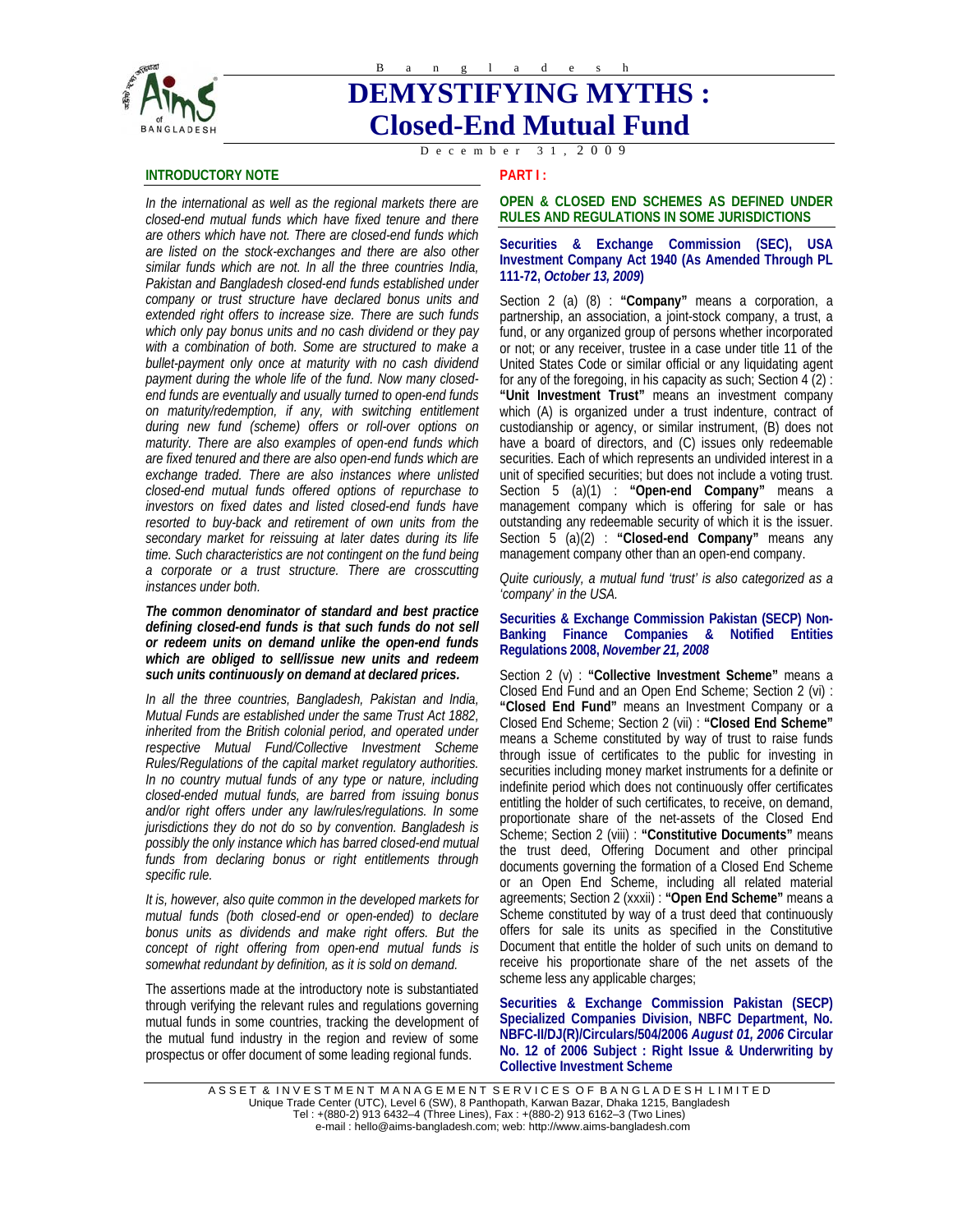2. Closed-end funds shall not issue right certificates at a price which is less than average of net asset value of certificates over a 90 day period immediately preceding the announcement of right issue. Suitable amendments in the trust deeds of the respective funds shall be made within three months of the issue of this directive by NBFCs holding investment advisory license.

*Pakistan appears to be the only regional market where pricing mechanism for Right Issue by a Closed-end Mutual Fund is specifically articulated.* 

## **GAZETTE OF INDIA EXTRAORDINARY PART II SECTION-3-SUB-SECTION (ii),** *October 15, 1999* **Securities and Exchange Board of India (SEBI) NOTIFICATION, SEBI (Collective Investment Schemes) Regulations 1999**

Section 2 (1) (j) : **"Closed-Ended Scheme"** means any scheme launched by a Collective Investment Management Company, in which the period of maturity of the scheme is specified and there is no provision for re-purchase before the expiry of the maturity of the scheme; Section 16 (1) : A scheme shall be constituted in the form of a trust and the instrument of trust shall be in the form of a deed duly registered under the provisions of the Indian Registration Act, 1908 (16 of 1908) executed by the Collective Investment Management Company in favor of the trustees named in such an instrument. Section 24 (4) : Collective Investment Management Company shall :- (a) launch only close ended schemes; (b) the duration of the schemes shall not be of less than three calendar years.

## **GAZETTE OF INDIA EXTRAORDINARY PART II SECTION - 3-SUB-SECTION (ii),** *December 09, 1999***. Securities and Exchange Board of India (SEBI). SEBI (Mutual Funds) Regulations 1996**

Section 2 (f) : **"Close-Ended Scheme"** means any scheme of a mutual fund in which the period of maturity of the scheme is specified; Section 2 (q) : **"Mutual Fund"** means a fund established in the form of a trust to raise monies through the sale of units to the public or a section of the public under one or more schemes for investing in securities; including money market instruments or gold or gold related instruments; Section 2 (s) : **"Open-Ended Scheme"** means a scheme of a mutual fund which offers units for sale without specifying any duration for redemption;

*As the only regional instance, Closed-end Funds in India, by regulation, must have a specified maturity which cannot be tenured less than three years, without any upper limit.* 

# **Securities and Exchange Board of India (SEBI) INVESTMENT MANAGEMENT DEPARTMENT, SEBI/IMD/ CIR No. 12/147132/08,** *December 11, 2008***, Sub: Review of Provisions relating to Close Ended Schemes**

In order to further strengthen the framework for close ended schemes, it has been decided that for all close ended schemes (except Equity Linked Savings Schemes) to be launched on or after December 12, 2008: 1. The units shall be mandatorily listed. The provisions in the SEBI (Mutual Funds) Regulations, 1996 regarding repurchase and re-issue and exemption from listing of units of close ended scheme would be suitably amended in due course.

It has also been decided that a close ended debt scheme shall invest only in such securities which mature on or before the date of the maturity of the scheme. Schemes for which observations (final) under Regulation 29 of SEBI (Mutual Funds) Regulations, 1996 have been issued but are yet to be launched would be required to carry out the changes in Scheme Information Document and file the same with SEBI before the launch.

*Stock exchange listing of all Closed-end Mutual Funds was made mandatory in India only from December 2008. It was optional earlier.* 

# **PART II**

## **BONUS & RIGHT ISSUES BY PIONEERING REGIONAL CLOSED-END MUTUAL FUND UNDER TRUST INDENTURE**

#### *Unit Trust of India (UTI) Mastershare :*

Unit Trust of India (UTI) was created in 1963 under state ownership. For more than two decades it remained the sole vehicle for investment in the capital market by the Indian citizens and maintained its pre-eminent place till 2001, when a massive decline in the market indices and negative investor sentiments after *Ketan Parekh scam* created doubts about the capacity of UTI to meet obligations to investors. This was further compounded by other factors; namely, its flagship and largest scheme "US 64" was sold and re-purchased not at intrinsic NAV but at artificial prices and its "Assured Return Schemes" had promised returns as high as 18% over a period going up to two decades. Fearing a run on the institution and possible impact on the market, the government came up with a rescue package and change of management in 2001. Subsequently, the institution was bifurcated and UTI Mutual Fund was created as a SEBI registered fund like any other mutual fund.

Among other schemes, on September 19, 1986 UTI launched a closed-ended scheme established under Trust Act 1882 and named as "UTI Mastershare Unit Scheme" which became one of its most popular mutual fund schemes. The scheme was converted in to an open-ended scheme on September 12, 2003. However, prior to conversion and during the years of operation as a closed-ended scheme the "UTI Mastershare Unit Scheme" declared bonus and right issues in the following years :

| Bonus declared :   | Right offer :     |
|--------------------|-------------------|
| 1:2 August 1991    | 1:2 January 1989  |
| 1:3 December 1993  | 1:3 December 1993 |
| 1:5 September 1995 |                   |

# *Investment Corporation of Pakistan (ICP) Close-End Mutual Funds :*

The Investment Corporation of Pakistan (ICP) was established in February, 1966. The Corporation floated 25 Mutual Funds and a State Enterprise Mutual Fund all of which were closedend funds. In 2002, the Government started privatization of the ICP. Out of 26 closed-end funds of ICP 25 were split into two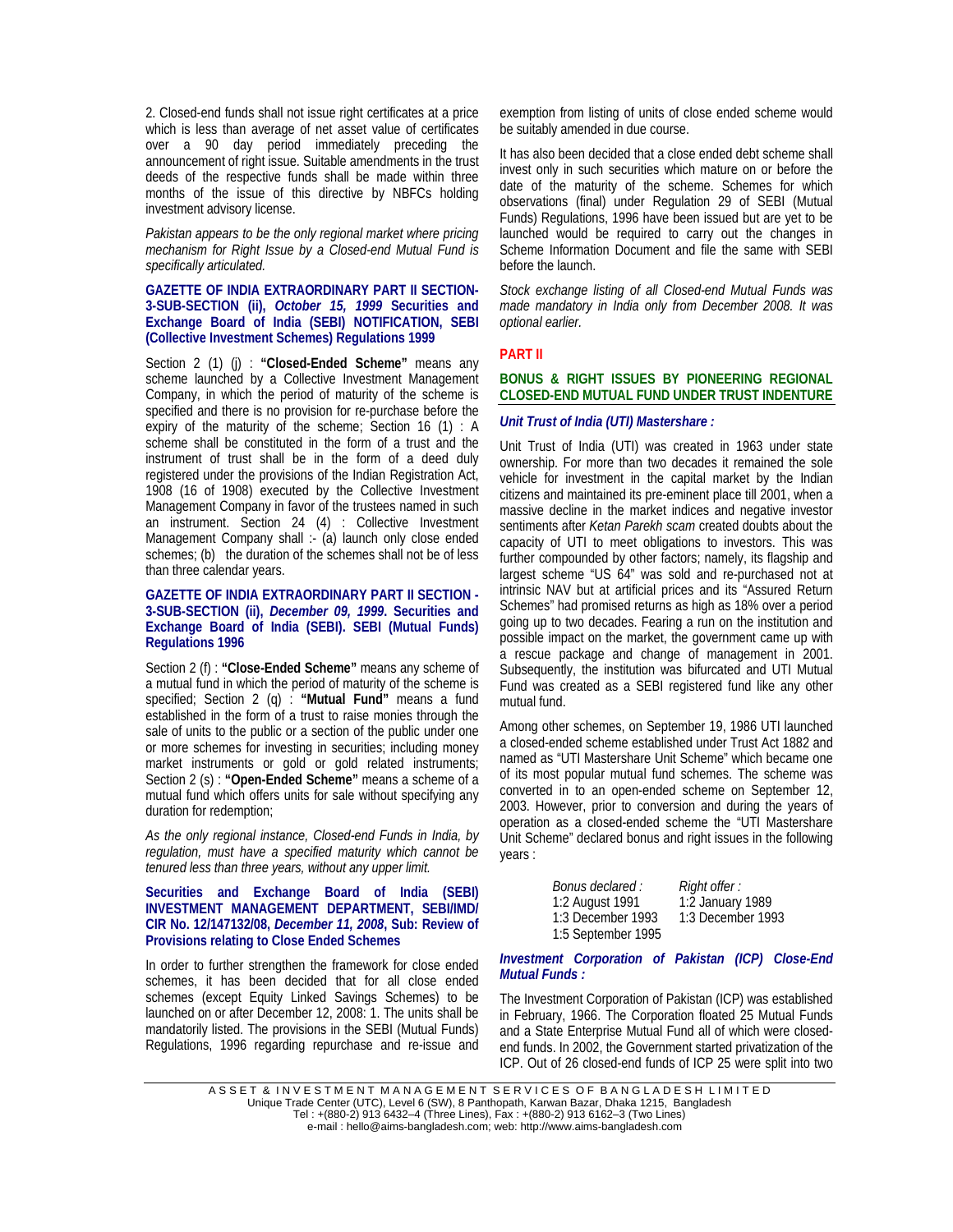lots. Management Right of Lot-A comprising 12 funds was acquired by ABAMCO Limited through a competitive bidding. Out of these 12, the first 9 funds were merged into a single closed-end fund named as ABAMCO Capital Fund, except 4th ICP mutual fund as the certificate holders did not approve the amalgamation into ABAMCO Capital Fund at the EGM held on December 20, 2003. The fund was therefore reorganized as a separate closed-end trust and named as ABAMCO Growth Fund. Rest of the three funds were merged into another single trust and named as ABAMCO Stock Market Fund. Between 7th February 2004 and 13th March 2004 all these Funds were delisted and later converted in to Open Ended Mutual Funds. For year 2003, the last year of operation as closed-end schemes, nine of the ICP Mutual Funds under management of ABAMCO declared following cash and bonus dividends :

> 1st ICP MF : Cash 16%, Bonus 15% 3rd ICP MF : Cash 20%, Bonus 10% 4th ICP MF : Cash 42%, Bonus 10% 8th ICP MF : Cash 32.5%, Bonus 17.5% 11th ICP MF: Cash 24%, Bonus 12.5% 12th ICP MF : Cash 18%, Bonus 12.5% 15th ICP MF : Cash 17.5%, Bonus 7.55% 19th ICP MF : Cash 21%, Bonus 10% 20th ICP MF : Cash 21%, Bonus 10%

The BSJS Balanced Fund (BBF) under management of ABAMCO Limited also declared a cash dividend of 15% and a Bonus of 10% as well as Right Offer at 200% for the same financial period ending June 30, 2003.

So far as the Lot-B is concerned, it comprised of 13 ICP funds. For all of these thirteen funds, the management right was acquired by Pakistan Industrial Credit & Investment Corporation (PICIC) Asset Management Company Limited. All of these thirteen funds were merged into a single closed-end fund which was named as "PICIC Investment Fund". Later on the 26th fund of ICP (ICP-SEMF) was also acquired by PICIC Asset Management Company Limited. The certificate holders in extraordinary general meeting held on June 16, 2004 approved the reorganization of SEMF into a new closed-end scheme renamed as "PICIC Growth Fund". The Central Depository Company of Pakistan Limited is the Trustee of the Fund like most mutual funds in Pakistan. The PICIC Asset Management Company (PAMC) declared 15% interim cash dividend and 20% interim bonus for the closed-end PICIC Growth Fund (PGF) in June 2006. Earlier the Fund also declared 25% interim bonus stocks in December 2004.

#### *Investment Corporation of Bangladesh (ICB) Mutual Funds :*

Based on the experience of UTI in India and ICP in Pakistan, the Investment Corporation of Bangladesh (ICB) was established on October 1, 1976 under the Investment Corporation of Bangladesh Ordinance 1976. It floated the Tk5 million closed-end First ICB Mutual Fund on April 4, 1980. The Fund and other such subsequent schemes of ICB were listed with the exchanges but none of those have any definite tenure or period of redemption. It also launched the ICB Unit Fund as the only open-end mutual fund which is possibly still the largest mutual fund in Bangladesh. This Unit Fund is not listed with the stock exchanges. Between April 1980 and July 1996 ICB launched eight closed-end mutual funds. The size of the last such scheme, Eighth ICB Mutual Fund, was Tk50 million.

As a part of the Asian Development Bank (ADB) Capital Market Development Program (CMDP) the ICB formed three separate wholly-owned subsidiaries under the Investment Corporation of Bangladesh (Amendment) Act, 2000 namely ICB Capital Management Limited (July 1, 2002), ICB Assets Management Company Limited (July 1, 2002) and ICB Securities Trading Company Limited (August 13, 2002). Though under almost a similar ADB Program in Pakistan the Investment Corporation of Pakistan (ICP) was disbanded and the mutual funds under the management of ICP were transferred to private management. The ICB in Bangladesh continued to manage the already floated mutual funds.

The First ICB Mutual Fund declared cash dividend @ 190% and stock dividend @ 50% for the year 2006-07 on July 31, 2007. It was a first such instance in Bangladesh market which was greeted by investors though some, including the then only private asset manager, initially opposed such moves to break with convention that might fuel growing investor expectations and put pressures on the Trustee and Asset Managers of mutual funds to act similarly. However, the SEC thought otherwise and allowed introduction of the culture of awarding bonus issues by close-end mutual funds as was being prevalent in other markets, both matured and developed.

Following the instance of the pioneer First ICB Mutual Fund (Closed-end Fund listed on the stock exchange in April 1980), the privately managed AIMS First Guaranteed Mutual Fund (Closed-end Fund listed in March 2000) also declared 20% stock and 10% cash dividend in the same year, as the second such instance in Bangladesh.

*Interestingly, all the pioneering fund managers in the three countries declared Bonus Units/Certificates for Unitholders.* 

# **PART III**

### **SOME REGIONAL INSTANCES OF CLOSED-END FUNDS WITH UNIQUE FEATURES**

#### *Morgan Stanley Mutual Fund (MSMF)- India*

The Fund launched the **Morgan Stanley Growth Fund Scheme (MSGF)** in September 1993 to be traded on the Mumbai, Kolkata, Delhi, Madras and Ahmadabad Stock Exchanges with duration of 15 years from the date of allotment. The dividend policy of the Scheme as detailed on the Information Memorandum/Prospectus states :

> *"It is currently intended that all of the Scheme's net investment income and capital gains will be reinvested in its investment portfolio. The Scheme will therefore ordinarily not declare dividends. However, the Board of Trustees of MSMF may, if it deems advisable, declare dividends or distribution of profits in cash or in Units of the Scheme from time to time."*

MSMF was constituted as a Trust under the provisions of the Indian Trust Act 1882 and registered under the Indian Registration Act 1908. It was registered with the Securities & Exchange Board of India (SEBI) on November 05, 1993.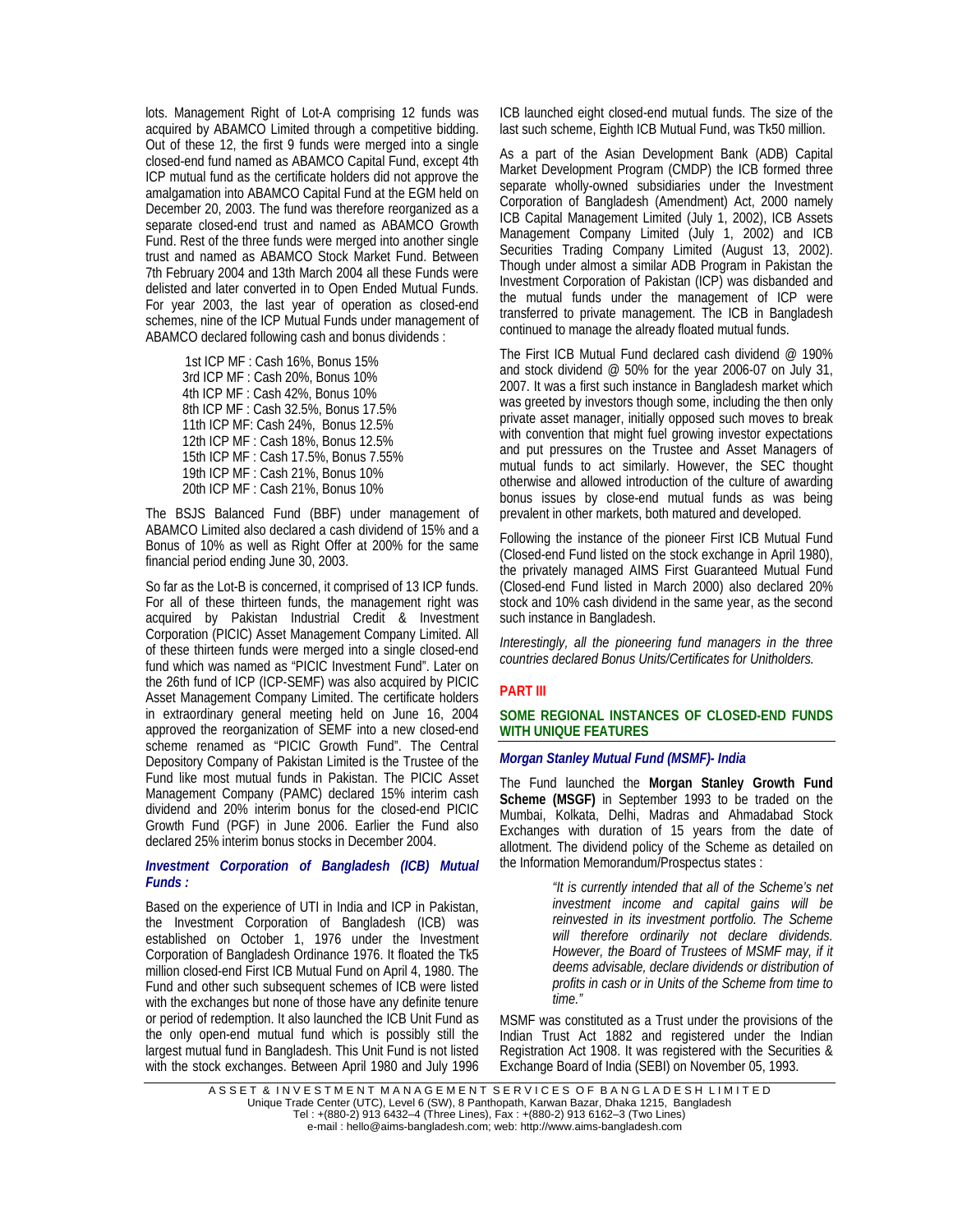## *BMA Principal Guaranteed Fund I – Pakistan*

The close-end fund was launched by BMA Capital Management Limited during December 2006. The Fund was established through a Trust Deed under the Trust Act 1882 executed on April 27, 2006 and listed on the Karachi Stock Exchange. It was to cease operation after 24 months from the close of IPO with option of conversion to Open-end Fund, like most Mutual Funds in India and Pakistan. The dividend distribution policy of the Scheme as detailed on the Information Memorandum/Prospectus states :

> *"At least 90% of the annual income, excluding realized and unrealized capital gains, received by the Fund reduced by such expenses as are chargeable to the Fund under the Non-Bank Finance Company (NBFC) Rules shall be distributed annually by way of Bonus Certificates."*

It further clarifies that "the Bonus Certificates shall rank *pari passu* with the existing certificates of the Fund in all matters, including their rights in the net assets, earnings, and the receipt of the dividends and distributions" and that "since the Fund will distribute income only by means of Bonus Shares, no withholding tax will apply."

#### *ING Vysya Dynamic Asset Allocation Fund –India*

**ING Vysya Mutual Fund** (earlier known as ING Savings Trust) was constituted as a Trust on October 8, 1998 under the Indian Trusts Act, 1882. The Mutual Fund was registered with SEBI on February 11, 1999 under Registration Code MF/040/99/5. The ING Vysya Dynamic Asset Allocation Fund launched on September 27, 2006 is a close-ended scheme with 'Repurchase' facility. The Scheme has following features :

> *Choice of Dividend, Growth & Bonus Option: The investors will have the choice of three options viz. Dividend Option, Growth Option & Bonus option. 1. Dividend Option - Under this option the Trustees may declare dividends at such frequencies as may be decided by them, to Unitholders whose names appear in the Register of Unitholders on the record date. 2. Growth Option- The income earned by the Scheme will normally remain invested in the Scheme and will be reflected in the NAV. This option is attractive to those investors aiming for capital appreciation. 3. Bonus Option- The Fund may issue by way of bonus units, the surplus by realized profit, dividend and interest, net of losses, expenses and taxes, if any, to Unitholders in the Bonus Option, if such surplus is available and adequate for distribution in the opinion of Trustees.*

> *Liquidity : Liquidity will be available to investors through re-sale of their units to the Scheme.*

*Switching: Option to switch all or part of one's investments in the Scheme, to any other scheme established by the Fund at Redemption Price in order to meet changing investment needs of the investors. The Switch will be effected by way of redemption of Units from the Scheme and a reinvestment of the redemption proceeds in the other Schemes.* 

#### *AIMS First Guaranteed Mutual Fund (AFGMF) – Bangladesh*

Sponsored jointly by eight leading financial institutions of the country and launched by Asset & Investment Management Services (AIMS) of Bangladesh Limited as a closed-end single scheme listed mutual fund with a 5-year initial tenure under Trust Act 1882, AFGMF received Registration Certificate (MF/001/6/2000) on January 27, 2000 from the Securities & Exchange Commission (SEC) as the first private mutual fund in independent Bangladesh in the back-drop of the post-1996 traumatic experience. It emerged as the only minimum denominated stock in the market having a Face Value of Tk1 only and there was no concept of Market Lot for secondary market trading like in mature markets. It had an interesting Capital Guarantee feature whereby the investors, including the sponsors, of the Fund are guaranteed with respect to their initial capital investment on redemption. The initial subscription amount, i.e., the face value will be paid back at maturity (redemption) even if the per share NAV falls below par at that point of time. The capital of the Fund was fully underwritten at redemption by IDLC of Bangladesh Limited and AIMS of Bangladesh Limited up to a maximum amount of Tk100 million.

On inception and during its continued lifetime, the AFGMF pioneered and introduced new concepts and global best practices in the sector, including minimum face value, capital guarantee, subscription retention, roll-over and extension on maturity, right entitlement for Unitholders, stock units as dividend entitlement, granting voting rights and holding of general meeting of Unitholders etc. The Trust Deed and the Prospectus of the Fund exposed the local market to many unique and distinct features for the first time.

#### **IPO Subscription Retention :**

In this regard the provisions on the prospectus of the Fund was - *Retention in Case of Over Subscription :* i) In case of over subscription by the public, the Fund, at the discretion of the AMC and with consent from the SEC, may retain the oversubscribed amount in part or in full, subject to a maximum Fund size of Tk100 million. ii) If retention is made, the size of the Fund will be increased accordingly and all the allotment conditions will be applicable for the additional amount as well, on a proportionate basis.

As the public subscription was massively oversubscribed, the SEC on April 19, 2000 (vide letter no. SEC/REG /MF/GEN-61/2000/466) approved increase of the fund size to Tk70 million from TK.50 million as envisaged on the prospectus by retaining from public subscription.

#### **Rollover & Fresh Entitlement on Maturity :**

The Redemption Policy & Voting Rights as declared on the prospectus was – *Redemption Policy :* The life of the Fund is 5 years, although there are circumstances set out in the Trust Deed where the unit holders can extend the life of the Fund. It is the intention that the shareholders of the Fund will be fully redeemed at maturity. The policies pertaining to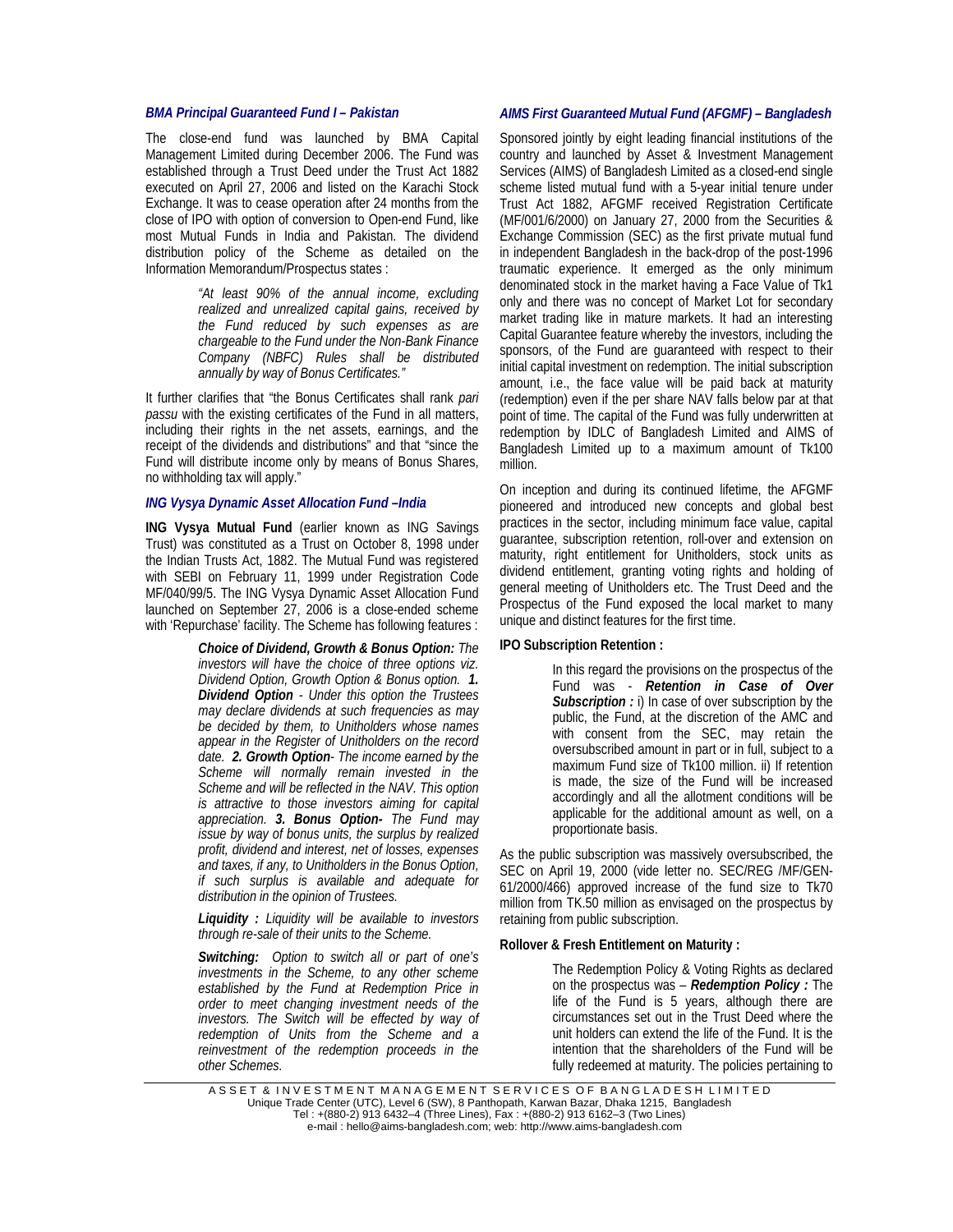redemption are described below: (a) if three-fourth majority of the shareholders do not decide otherwise at the closing meeting called for the purpose, the Trustee of the Fund will declare full redemption. *Rights of the Shares : (a) Voting rights:* Shareholders shall have the usual voting right in person or by proxy in a meeting held in connection with any proposal to amend the characteristics of the Fund or any other agenda of meetings called by the Trustee, in the circumstances delineated in the Trust Deed.

In this regard the risk associated with extension of the life of the Fund was also described on the prospectus as ;

> *Risk Factor :* (h) If maturity of the Fund is extended by the shareholders at the closing meeting, investment in fixed income securities will be subject to reinvestment risk, i.e., the risk of non-availability of investment opportunity at the current rate at that time. (i) In case of extension of maturity of the Fund, the reinvestment risk of fixed income securities may adversely affect the current guarantee policy of the Fund.

At the terminal month of the initial 5-year tenure, the matter of calling an Annual General Meeting (AGM) of the Unitholders as per provisions of the prospectus was planned to determine the fate of the Fund. Among others, there was an option for redeeming the Fund as well as extending with various alternatives proposed as a 'Report & Recommendation to the Unitholders'. As the matter was referred to the SEC for guidance since it was for the first time in Bangladesh a general meeting of the Unitholders of any mutual fund was envisaged, the SEC declined to make any comment/observation and advised (letter no. SEC/Reg./G-61/part-6/2005/355 of April 27, 2005) that it is 'absolutely a matter to be considered by the Unitholders of the Fund'. Thereafter, the Unitholders at the AGM held on May 31, 2005 extended the life of the Fund by another 10 years (up to June 2015) and increased the fund size from Tk70 million to Tk140 million through issuance of fresh units at 1:1 ratio for existing Unitholders, akin to a right offer, through an unanimous resolution.

## **Stock/Bonus Issue :**

The dividend policy of the Fund as disclosed on the prospectus was - *Dividend Policy :* ii) The AMC may from time to time declare and pay dividends to the shareholders as appear to the AMC to be appropriate and approved by the Trustee. vii) The AMC may from time to time pay to the shareholders interim dividends as in their judgment the financial position of the Fund may justify. ix) The AMC may, with sanction of Trustee and SEC, direct payment or satisfaction of any dividend wholly or in part by the distribution of specific assets, and in particular of paid up shares or debentures.

Since one of the listed mutual funds of the state-owned Investment Corporation of Bangladesh (ICB) was allowed by the SEC to declare stock-dividend (bonus units), the eligibility of declaring such by privately managed funds were referred to the SEC and in reply the Commission (vide letter no. SEC/Rag/G-61/623 of September 23, 2007) gave 'consent to take appropriate decision in respect of declaring proposed dividends in accordance with the Dividend Policy stated in the approved prospectus of AIMS First Guaranteed Mutual Fund'. Thereafter, the Fund declared 20% stock and 10% bonus units for the year 2006-07 on September 27, 2007.

## *Pakistan Premier Fund Limited (PAPAL) – Pakistan*

The closed-end fund was launched in January 2003 by Arif Habib Investments Limited. It is listed with the Karachi Stock Exchange. Apart from cash dividends, the fund declared bonus and rights offers in recent years as under :

> 2002-03 : Bonus 12.5%, Cash 12.5%, Right 50% 2003-04 : Bonus 25%, Cash 50% 2004-05 : Bonus 25%, Cash 15% 2006-07 : Bonus 15%, Cash 25%

#### *Al Meezan Mutual Fund – Pakistan*

The *Sariah* compliant closed-end fund launched by Al Meezan Investment Management Limited was incorporated in July 1995 under Companies Ordinance 1984 of Pakistan and registered with the SECP under NBFC Rules 2003 in January 1996. For the year ending June 30, 2007 it declared 25% cash and 15% bonus shares for Unitholders.

## *Franklin Templeton Capital Protection Oriented Fund (FTCPOF) – India*

**Franklin Templeton Mutual Fund** was established as a Trust on January 04, 1996 under the provisions of the Indian Trust Act 1882 and registered with the SEBI vide registration no. MF/026/96/8. As per Offer Document dated April 19, 2007 launching the subject close-end Scheme of the Fund, the Scheme would have a choice of 3-year or 5-year maturity plan, each also having both Growth and Annual Dividend Payout option. The Scheme also has some other unique features, suiting the need of investors. Highlights of the Listing, Dividend Distribution, Roll-Over and Switching Policy of the Close-end Scheme as per the referred Offer Document is as under :

> *Listing : Currently, the Units of the Scheme are not listed on any Stock Exchange. The Trustee/AMC may, at its sole discretion, list the Units of the Scheme on one or more Stock Exchanges at a later date, after issuing an addendum to that effect.*

> *Roll Over : The Trustee may, at its discretion, rollover the Scheme upon maturity. The Scheme may be allowed to be rolled over if the purpose, period and other terms of the roll over and all other material details of the Scheme including the likely composition of assets immediately before the roll over, the net assets and net asset value of the Scheme, are disclosed to the Unitholders and a copy of the same has been filed with the SEBI.*

> *Switching Facility : Investors who hold Units in any Open-end Schemes launched by the Franklin*